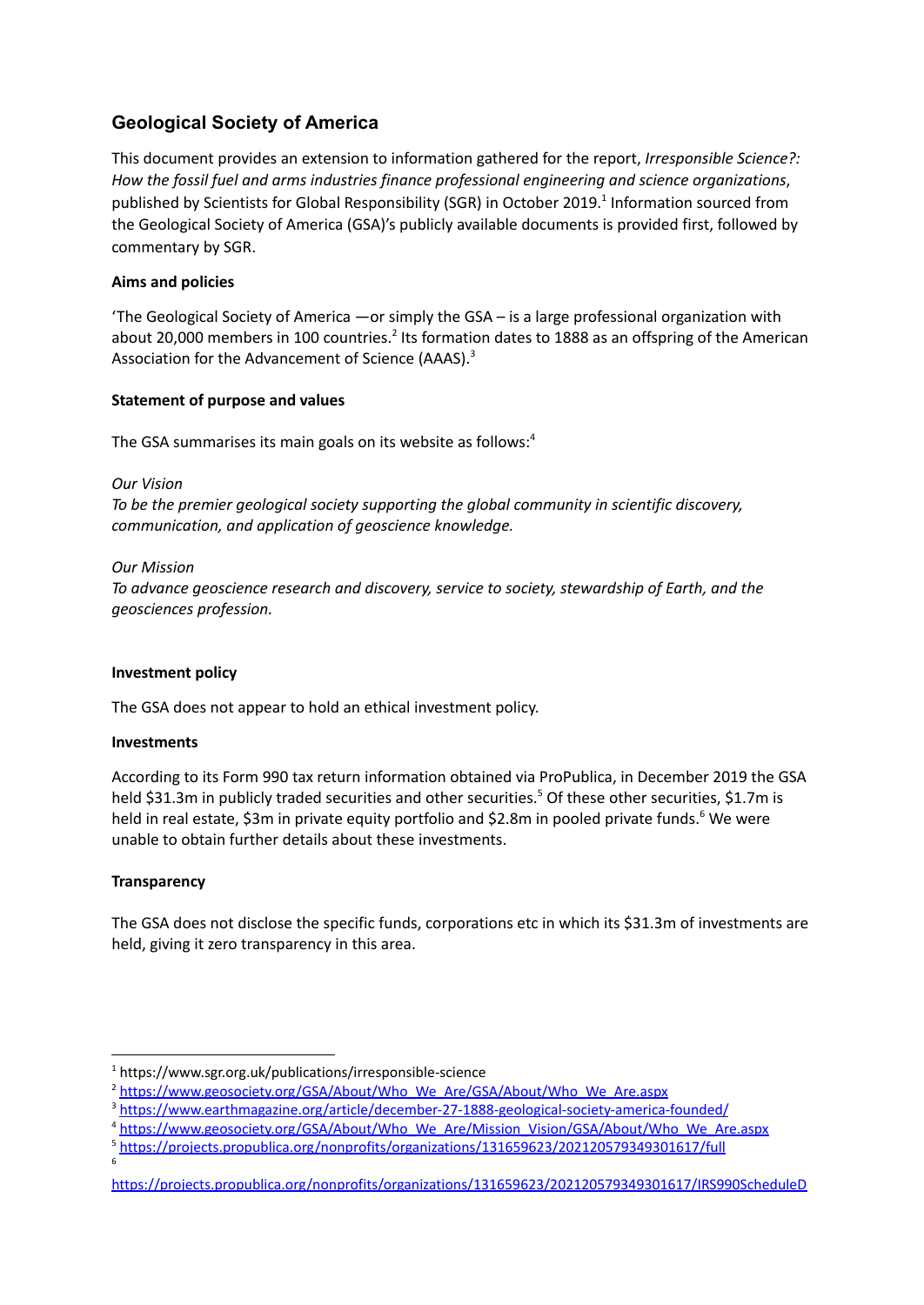## **Corporate Patrons**

The GSA has listed the following fossil fuel companies as sponsors for FY2020: ExxonMobil ('Double Diamond' sponsor); Chesapeake Energy ('Platinum' sponsor); Anadarko Petroleum [now Occidental Petroleum] and Chevron ('Gold' sponsors).<sup>7</sup> 'Double Diamond' sponsors donate \$40,000+; 'Platinum' sponsors donate \$10,000-\$20,000; and 'Gold' sponsors donate \$5,000-\$10,000.

## **Education programmes and grants**

The GSA has an ongoing grant that is sponsored by the fossil fuel corporation, ExxonMobil. As part of the ExxonMobil/GSA Student Geoscience Grants, ExxonMobil selects up to ten proposals out of 30 recommended by the GSA Research Grant Committee.<sup>8</sup>

## **Events sponsorship**

The GSA's 2021 "Connects" event is sponsored by two fossil fuel corporations: Chevron and ExxonMobil.<sup>9</sup> Both are listed as "Gold" sponsors, donating between \$5000 and \$10,000 to the event.

## **Environmental policy**

The GSA has released a position statement on climate change that supports the need for effective reduction strategies for greenhouse gas emissions, for planning to meet future problems of climate change, and for further research on climate change effects.<sup>10</sup> The GSA does not appear to have set itself any targets to reduce its emissions as an organization.

## **Other relevant information**

Supported by a grant from the National Science Foundation (NSF), the GSA put together a report of information gathered from the geoscience community to identify ways in which geoscientists are able to translate their research into climate change solutions. $^{11}$ 

### **SGR comments**

SGR acknowledges that the GSA has made significant efforts to highlight the need for urgent action to tackle climate change, particularly in its position statement. Alongside the organization's stated position, it has also sent letters to policymakers about climate change research needs, among other topics.<sup>12</sup>

SGR has serious concerns, however, on the following aspects.

### *Transparency*

10

<sup>7</sup> <https://www.geosociety.org/documents/gsa/about/fiscal/fy20/annual-report-fy20.pdf>

<sup>8</sup> <https://www.geosociety.org/documents/gsa/grants/SpecialAwards.pdf>

<sup>9</sup> <https://community.geosociety.org/gsa2021/showcase/sponsors>

[https://www.geosociety.org/GSA/Science\\_Policy/Position\\_Statements/Current\\_Statements/gsa/positions/posi](https://www.geosociety.org/GSA/Science_Policy/Position_Statements/Current_Statements/gsa/positions/position10.aspx) [tion10.aspx](https://www.geosociety.org/GSA/Science_Policy/Position_Statements/Current_Statements/gsa/positions/position10.aspx)

<sup>11</sup> <https://www.geosociety.org/documents/gsa/policy/gsa-climate-solutions-report-202106.pdf>

<sup>12</sup> <https://www.geosociety.org/documents/gsa/about/fiscal/fy20/annual-report-fy20.pdf>, p. 24.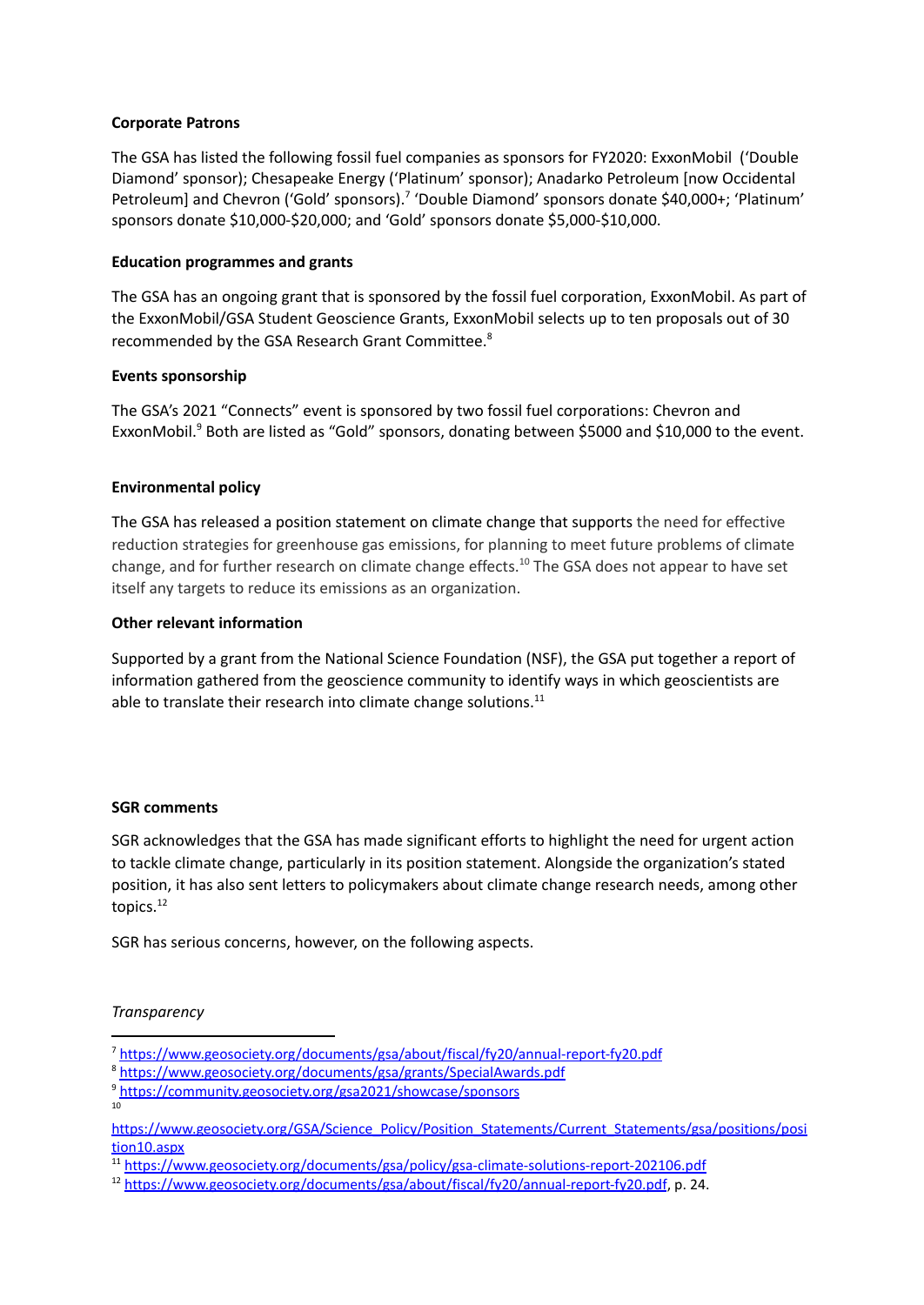The GSA has very low transparency on its company investments. While there are some details about how its investment portfolio is composed, there is no public information available on which specific funds the \$31.9m highlighted in the company's 990 form for 2019 is held. It is, therefore, impossible to ascertain the extent to which the GSA is conducting its investments in a manner that complies with the spirit of its climate change position statement, emphasising the need for a move away from the fossil fuel "business model" of the US:

> "The use of abundant and cheap fossil fuels has contributed to the emergence of the United States as an economic power and has raised the standard of living for much of the developed world. This use, however, represents an energy business model that must change."<sup>13</sup>

Without this information, we cannot confirm that the GSA as an organization meets its own ethical standards for its members, who are expected to aspire to do the following:

> 'We will seek to demonstrate the relevance and importance of the geosciences to the general public and to future generations. We will strive to communicate our knowledge about Earth to protect the environment and provide appropriate stewardship of natural resources.' 14

Beyond publicly available information, SGR has repeatedly reached out to executive director of the GSA, Vicki McConnell, along with the organization's board of directors, but has received no response regarding the organization's financial transparency.

The GSA occupies a prestigious position within the geosciences as a professional membership organization and journal publisher. The organization's lack of financial transparency in combination with its public financial ties to fossil fuel corporations is concerning given its role as a thought-leader.

# *Financial links to fossil fuel corporations*

The GSA has known recent financial links with the following companies in the fossil fuel sector:

### *Sponsorship (education, corporate)*

- Chevron
- **ExxonMobil**
- Chesapeake
- Anadarko Petroleum

### **Transition Pathway Initiative**

According to the [Transition](https://www.transitionpathwayinitiative.org/publications/16?type=NewsArticle) Pathway Initiative (TPI), Chevron, ExxonMobil, and Anadarko Petroleum [now Occidental Petroleum] do not align with a pathway that would limit global warming to 2°C or below. Chesapeake Energy has not been analysed by the TPI but based on the initiative's analysis of

13

[https://www.geosociety.org/GSA/Science\\_Policy/Position\\_Statements/Current\\_Statements/gsa/positions/posi](https://www.geosociety.org/GSA/Science_Policy/Position_Statements/Current_Statements/gsa/positions/position25.aspx) [tion25.aspx](https://www.geosociety.org/GSA/Science_Policy/Position_Statements/Current_Statements/gsa/positions/position25.aspx)

<sup>14</sup> <https://www.geosociety.org/gsa/membership/code-of-ethics/gsa/membership/code-of-ethics.aspx>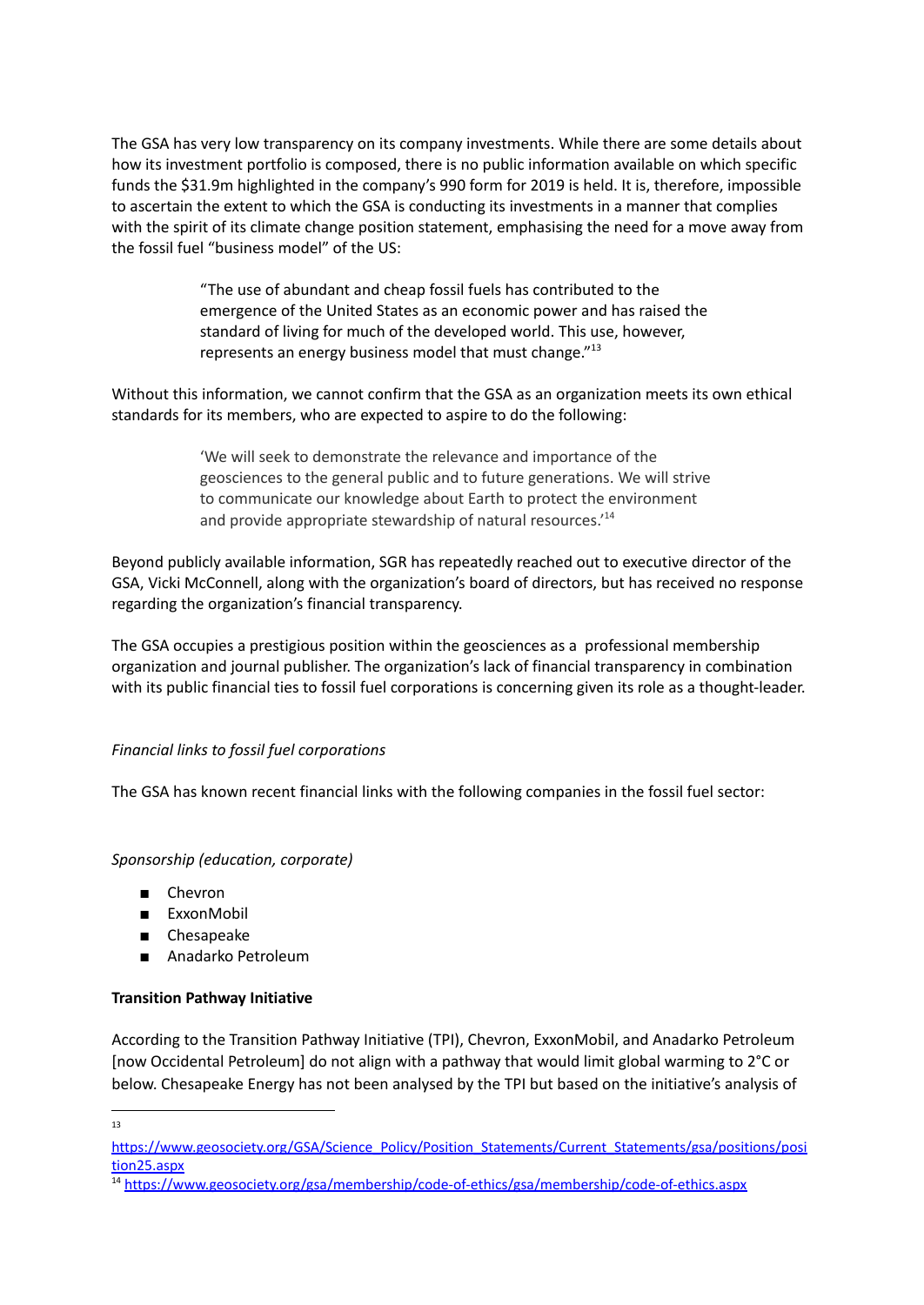the oil and gas sector, it is very unlikely that Chesapeake, as a company with an energy portfolio comprised of onshore oil and natural gas, is aligned with the pathway.<sup>15</sup> (Please see the SGR document *Data on fossil fuel companies* for further details.) *16*

What's more, none of the companies listed above have committed to meeting the rigorous criteria set by the Science Based Targets initiative for emissions reductions, which numerous other leading corporations have signed up to. Until fossil fuel companies meet the criteria of the Science Based Targets initiative and have set targets to limit their emissions by 2050 in line with a 1.5 or 2<sup>°</sup>C limit to warming, we are urging thought leaders such as the GSA to divest from these companies and so keep up the pressure on them.

In addition, there are concerns about these companies' wider environmental and corporate performance, including claims of severe environmental damage:

Chevron is known for its role in the controversial Athabasca Oil Sands Project as a 20% joint venture participant. Chevron was also judged in 2018 by Ecuador's Supreme Court to have deliberately discharged 72bn litres of toxic water into the environment, affecting 30,000 residents of the Amazon. 17

ExxonMobil has been widely criticised for its efforts over many decades to cast doubt on the scientific evidence on the climate change threat, as well as undermining policies to tackle the problem. 18

ExxonMobil is also an investor in the Athabasca oil sands, with a 30% stake in the Kearl Oil Sands Project alongside Imperial Oil which has a 70% stake. ExxonMobil also has a 69.9% ownership stake in Imperial Oil making it a majority shareholder of the Kearl site. 19

Chevron, ExxonMobil, Chesapeake and Anadarko Petroleum appear to be unsuitable sponsors for the GSA, which states in its "GSA Actions to Support Diversity, Equity, and Inclusion" report that it plans on beginning an ongoing conversation with environmental justice and geosciences experts.<sup>20</sup>

SGR has concerns about investments in and financial ties to fossil fuel companies by professional science and engineering organizations for these reasons:

- Professional science and engineering organizations have considerable influence with politicians and the public and it's crucial that they put in place robust science-based targets and plans that are compatible with the goals of the Paris Agreement - and end lobbying behaviour that could undermine it;
- As the UK Health Alliance on Climate Change puts it, "engaging with companies whose business model relies on fuel extraction is of limited use—only divestment will stop extraction".<sup>21</sup> Worldwide, according to the Alliance, over 1,000 organizations with £7 trillion assets have committed to divesting from fossil fuels and instead investing in climate

<sup>18</sup> [https://www.sgr.org.uk/sites/default/files/2019-04/SGR\\_corp\\_science\\_full.pdf,](https://www.sgr.org.uk/sites/default/files/2019-04/SGR_corp_science_full.pdf) <https://exxonknew.org/>, <https://iopscience.iop.org/article/10.1088/1748-9326/aa815f>,

17

<sup>15</sup> <https://www.transitionpathwayinitiative.org/sectors/oil-gas>

<sup>&</sup>lt;sup>16</sup> [https://www.sgr.org.uk/sites/default/files/2021-06/Data\\_on\\_fossil\\_fuel\\_companies.pdf](https://www.sgr.org.uk/sites/default/files/2021-06/Data_on_fossil_fuel_companies.pdf)

[https://www.business-humanrights.org/en/latest-news/top-ecuador-court-upholds-9-billion-ruling-against-che](https://www.business-humanrights.org/en/latest-news/top-ecuador-court-upholds-9-billion-ruling-against-chevron/) [vron/](https://www.business-humanrights.org/en/latest-news/top-ecuador-court-upholds-9-billion-ruling-against-chevron/)

[https://www.theguardian.com/environment/2006/sep/20/oilandpetrol.business,](https://www.theguardian.com/environment/2006/sep/20/oilandpetrol.business)

<sup>19</sup> <https://corporate.exxonmobil.com/Locations/Canada>

<sup>&</sup>lt;sup>20</sup> <https://www.geosociety.org/documents/gsa/diversity/dei-action-202006.pdf?v=20200626>

<sup>21</sup> <http://ukhealthalliance.org/divestment>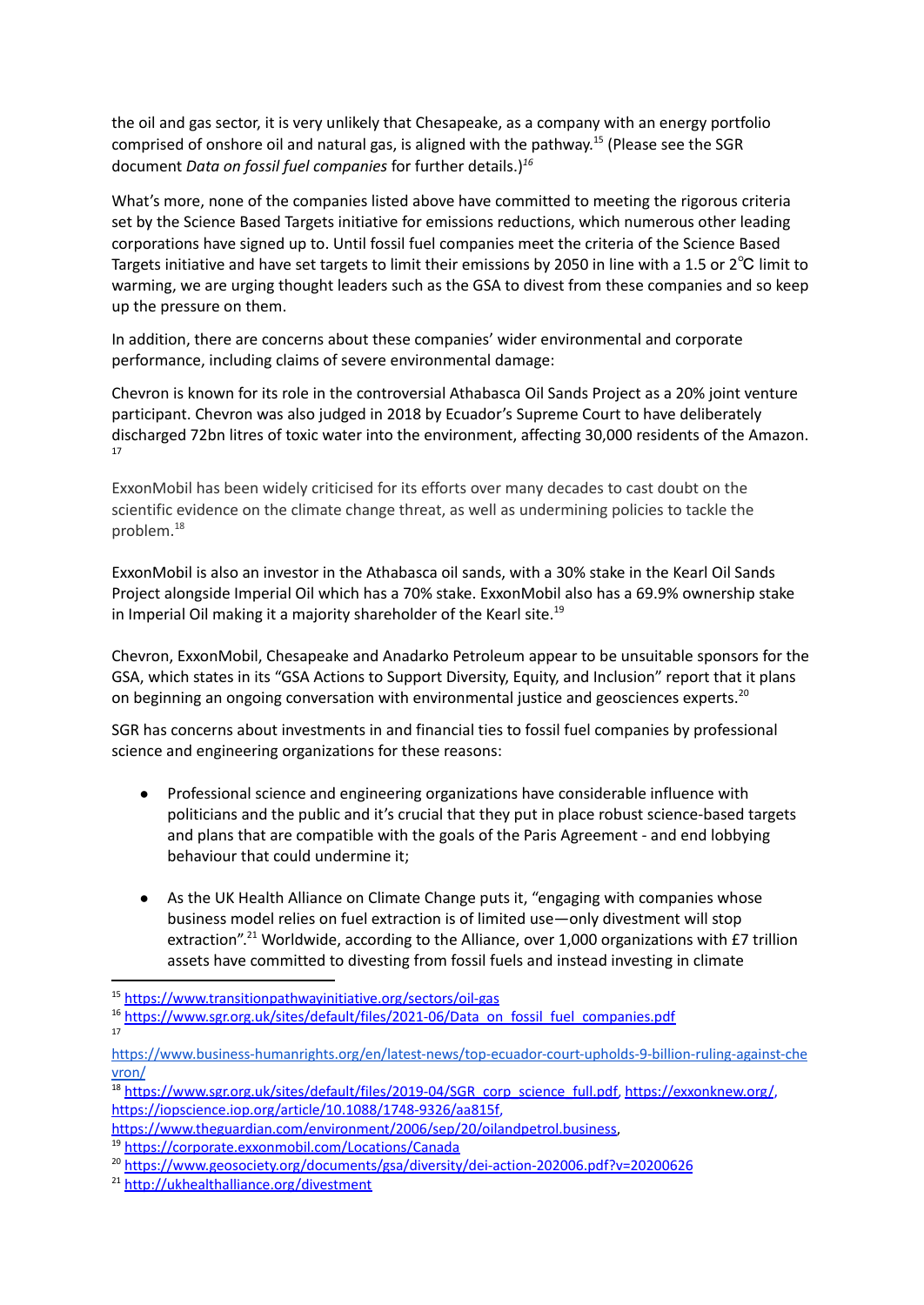solutions.<sup>22</sup> Research indicates that divestment reduces the price of fossil fuel shares. According to a team at the University of Waterloo in Canada, "lower share prices increase the costs of capital for the fossil fuel industry, which in turn decreases their ability to explore new resources and exploit proven resources".<sup>23</sup> The greater the likelihood of these fossil fuel resources staying in the ground, the more likely we are to meet the international climate change targets agreed under the Paris Agreement in order to prevent potentially catastrophic climate change;

- In order to keep to the below 2℃ target, only one-fifth of known fossil fuel reserves can be burned, putting these assets at risk of becoming stranded. The fraction is even smaller when considering how to meet the 1.5℃ target. According to the UK Health [Alliance](http://ukhealthalliance.org/divestment) on Climate [Change](http://ukhealthalliance.org/divestment), fossil fuels are an increasingly risky investment and fossil fuel free indexes equalled or outperformed unsustainable alternatives for 5-10 years. "Divestment announcements by prominent investors signal financial risks to the market, which in turn depress share prices," say the University of Waterloo researchers. "Therefore, divestment announcements can have a measurable impact on the fossil fuel industry." Shell said in 2018 that divestment had become a material risk to its business.<sup>24</sup> In 2020 fund manager CCLA, which invests on behalf of charities including Church of England dioceses, dropped its investments in oil giants Shell and Total for financial reasons.<sup>25</sup> On January 27<sup>th</sup> 2021, ratings agency S&P warned 13 oil and gas companies, including Royal Dutch Shell and Total, that it is considering downgrading their credit ratings. The agency has increased its risk rating for the oil and gas sector as a whole from "intermediate" to "moderately high" because of the move away from fossil fuels, poor profitability and volatile prices, according to news reports.<sup>26</sup> There are also signs that oil companies may struggle to recruit employees with the skills they need.<sup>27</sup>
- Many fossil fuel companies are relying on carbon capture technology and nature-based solutions being deployed at a huge scale to offset their planned emissions.<sup>28</sup> Heavy reliance on the global scale deployment of carbon capture and storage technologies is misplaced given the lack of progress in this area for the last 20 years. According to an international group of 41 scientists and academics, such technologies are "expensive, energy intensive, risky, and their deployment at scale is unproven.<sup>29</sup> It is irresponsible to base net zero targets on the assumption that uncertain future technologies will compensate for present day emissions"

For those keen to retain support for the energy sector, there are plenty of companies that are much more progressive than fossil fuel companies in which to invest. For example, Orsted (formerly DONG, Danish Oil and Natural Gas) has shifted from being a fossil fuel dominated company to one heavily focused on renewable energy. Similarly, some large German engineering companies, such as Siemens  $30$  and E.ON, have also made major shifts away from fossil-fuel related work.

26

- 24 <sup>23</sup> <https://theconversation.com/how-divesting-of-fossil-fuels-could-help-save-the-planet-88147>
- <sup>25</sup> <https://www.divestinvest.org/church-of-england-fund-drops-remaining-fossil-fuel-investments/> <https://www.theguardian.com/commentisfree/2019/oct/13/divestment-bank-european-investment-fossil-fuels>

<sup>27</sup> https://www.ft.com/content/3b53f1bd-4625-4733-afb9-af4301257506 <https://www.theguardian.com/business/2021/jan/27/rating-agency-sp-warns-13-oil-and-gas-companies-they>

<sup>22</sup> <https://www.divestinvest.org/11-trillion-counting-divestinvest/>

<sup>&</sup>lt;sup>28</sup> <https://insideclimatenews.org/news/16072020/oil-gas-climate-pledges-bp-shell-exxon/>

<sup>&</sup>lt;sup>29</sup> <https://www.climatechangenews.com/2020/12/11/10-myths-net-zero-targets-carbon-offsetting-busted/>

<sup>&</sup>lt;sup>30</sup> Siemens has committed to the 1.5℃ target under the SBTi and E.ON's carbon emissions are aligned with the below 2℃ pathway according to TPI.